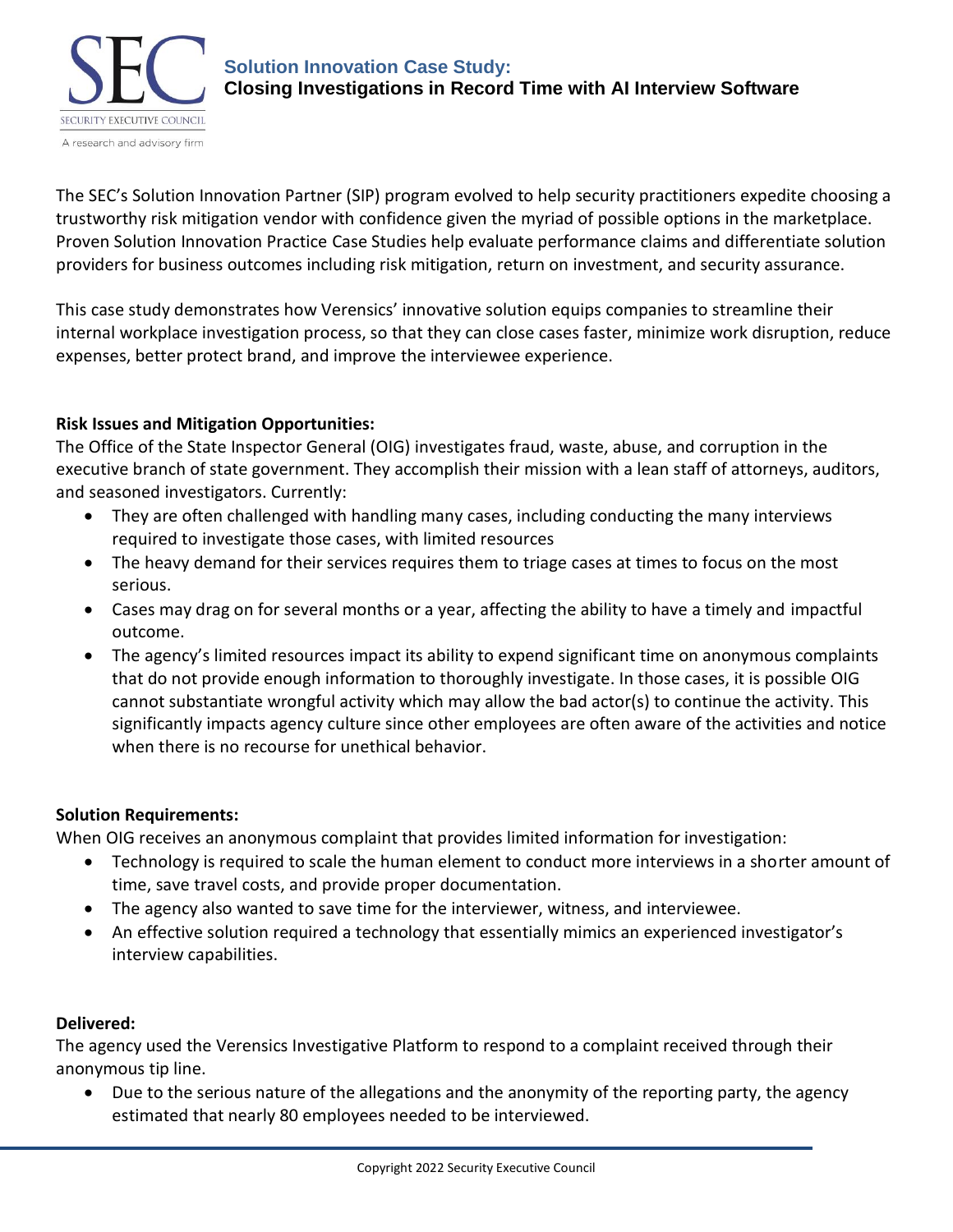

#### **Solution Innovation Case Study: Closing Investigations in Record Time with AI Interview Software**

- A research and advisory firm<br>• Within 24 hours, the agency was able to identify the employees that they needed to interview, and through the Verensics platform, send links via email for employees to complete the Verensics survey online.
	- Partnering with the agency's Information Security department, Verensics ensured that emails sent would not be rejected by the organization's information systems.
	- Within a two-week period, all the employees completed their online interview. The agency successfully closed the case in four weeks and did not identify any evidence of wrongdoing.

# **Outcome and Benefits of Service Including ROI:**

The agency was able to:

- Investigate a case that they otherwise would have needed to triage or hire outside investigators.
- React quickly to a serious concern reported to OIG, improving employee morale and confidence.
- Using the software, 80 employees submitted their interview responses within a two-week period (which would have taken months and all staff on board using traditional interview methods).
- Using the Verensics software to help interview 80 employees, the software highlighted 12 employees who needed a follow up interview with an agency investigator. Since the software generates a report for each interview which shows responses indicative of possible deception, it provided an efficient and automated documentation, which guided the follow up interview.
- Due to its electronically virtual nature, the tool was easily deployed to office and work-from-home staff.
- Closed the case quickly with more confidence that wrongdoing was not occurring.
- The accused employee came forward (without prompting) to the affected agency's General Counsel to ensure compliance with the agency's conflict-of-interest guidelines.
- The hourly cost of an interview is conservatively \$360, (i.e., interviewer \$100, Legal/HR support \$200, and interviewee - \$60), not including travel costs and expenses. OIG estimates over 1,000 hours saved.
- OIG Leadership's confidence in the efficiency and effectiveness of this investigative process improved from a 1 out of 10 before to 8 out or 10 after implementation.
- Travel time and expenses for the Verensics round of interviews was effectively zero.
- The affected agency was impressed by the process and were interested in using the survey agencywide as part of their risk assessment to gage where they needed to focus efforts for improvement in a large agency.

**End User Testimonial - "We experienced a wave of relief partnering with Verensics… [the tool enabled] more due diligence than we had resources for…" Jenna Wiese, CPA, CFE, Office of the Inspector General, State of Georgia**

# **SIP Case Study Authentication Process**

This process was overseen by a Council Faculty member with 20+ years of experience in developing and leading people and asset protection programs as trusted security advisor for global, multinational organizations. Client end-user authenticated April 2022**.**